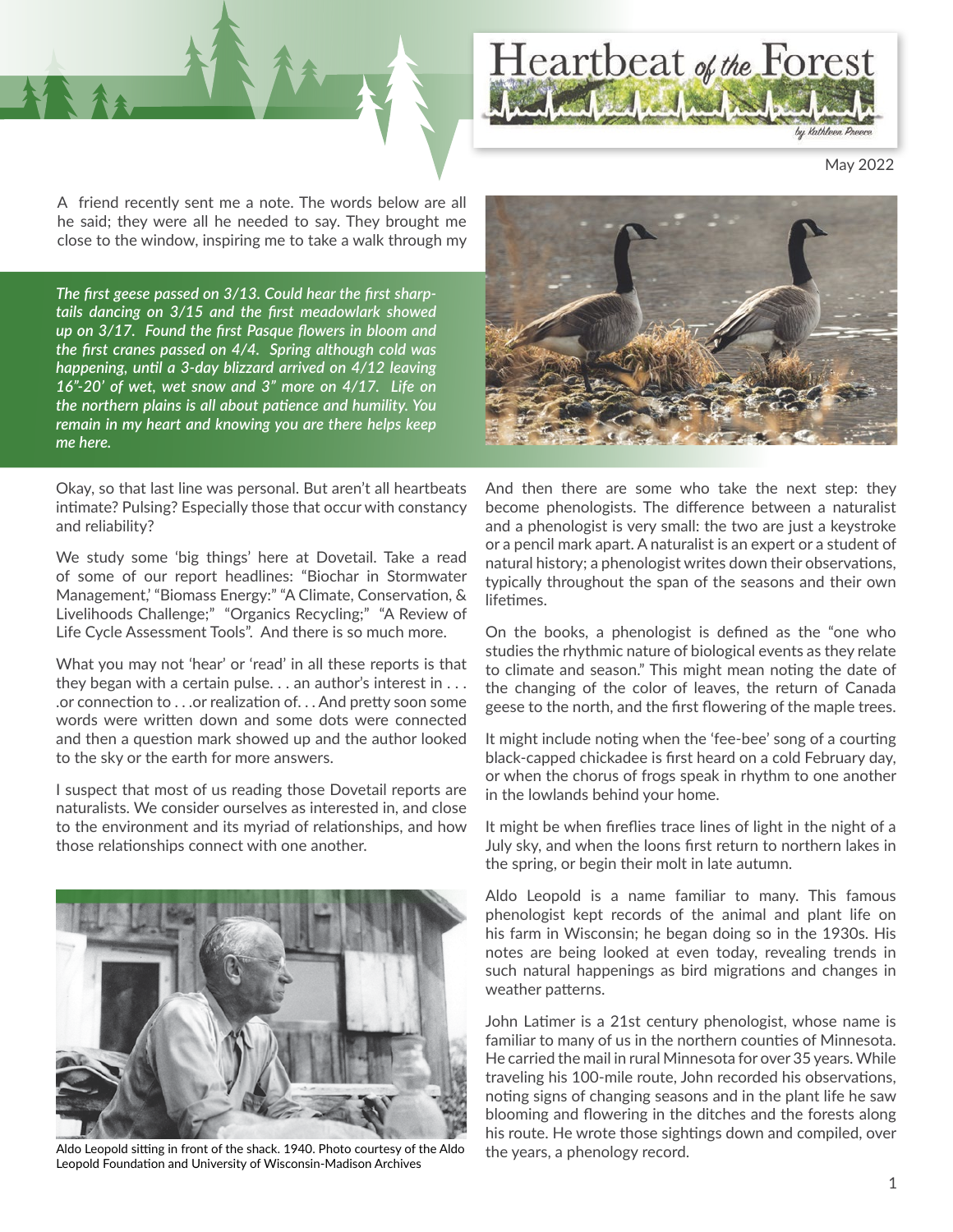

John began to share his observations on Northern Community Radio KAXE/ KBXE. With the combined talents and interest of Rebecca Montgomery from the University of Minnesota, the Minnesota Phenology Network ([https://mnpn.usanpn.org/](https://mnpn.usanpn.org/home) [home](https://mnpn.usanpn.org/home)) was born in 2010. Backyard naturalists and

John Latimer. Photo courtesy of the Minnesota Phenology Network.

resource professionals alike share their observations and records so that all would have access to this significant data.

In recent years, John's vision to create a statewide network of reports has embraced the voices of school children. John visits classrooms and prompts students to tell him what they are noticing outside. He lets them know they are already phenologists because they are curious! He hands them a journal, suggests they write their observations down, and young phenologists are born.

Take a 'listen" to a few recent weekly observations as aired early on Tuesday mornings on KAXE/KBXE:

Ava and Isabel bring us this week's report from the Science Nature Adventure Program at Bemidji Middle School. "This week, they spotted Canada geese and a bald eagle during their phenology walk. They also noticed more open water where the geese and ducks can congregate to dabble beneath the water's surface. More birds are singing, but their tracked phenology trees haven't changed much yet. During the week, individual students spotted a red-winged blackbird, two turkeys, six deer, a rabbit, a black bear, loons, a bald eagle, three hawks, robins, starlings, and chipmunks. They've also been watching a local osprey nest but haven't seen them yet; however, they did get to see a Canada goose basking in the sun in its nest and happily gazing over the school grounds. "Until next time, snap to it! Get into the wild and be observant."

Jane brings us this week's report from North Shore Community School near Duluth. "On Wednesday of last week, the students woke up to yet more snow blanketing the ground; however, they noticed that the sun was getting more powerful and hoped that the trees would begin to leaf out soon. The Knife River is rising due to the melting snow and increased rainfall. The grass is turning a darker shade of green; apparently, the deer are enjoying snacking on the new growth, as they've been spotted grazing in the area! One deer was alarmingly skinny, with visible ribs showing through the hide. In addition to seeing the deer in front of them, students observed scrapes and tracks the deer left behind. Collectively, they've seen many birds, including many species of ducks (e.g.: northern shovelers, buffleheads, ring-necked



ducks, blue-winged teals, mergansers, and mallards. Some were seen for the first time this season!), sandhill cranes, a large flock of juncos, and a northern flicker! Many other critters were out and about, with sightings of a black bear, a skunk, 12 flies, large groups of Asian beetles, and a small black ant. The class noted that April 29th was Arbor Day, a holiday celebrating the importance of trees!"

Sam, from Highland Catholic School in St. Paul, brings us this week's report from Long Lake Conservation Camp! "We got to see a lot of beavers during our field trip; one beaver swam right up to shore during class and sat there "paying no attention at all" to the students. Another beaver strolled through campus carrying a stick, also not seeming to care that there were students just a few feet away. It was a great week in nature, and they want to remind everyone to "live connected!"

Zephryn and Malcolm bring us the news from Prairie Creek Community School, "way down south' in Northfield! As always, they're the first to see spring arrive. This week, they report seeing 'crazy amounts of rabbits,' one lonely junco (they think the rest have headed north!), and flocks of starlings, sparrows, and cedar waxwings. There are turkeys in the field, mallards in town, and a sharp-shinned hawk flying through the sky! The plants are busy, too; the buds are breaking on the honeysuckle, lilac, gooseberry, and raspberry bushes. They also report flowers from the dandelion, bloodroot, scilla, creeping charlie, and spring beauties. Finally, their magnolia tree is magnificent with its fresh spring flowershow beautiful! "One more step along the phenology journey!"

Teachers pass the journals on to student phenologists from year to year, thus noting the constancy of nature and the calendar of natural events.